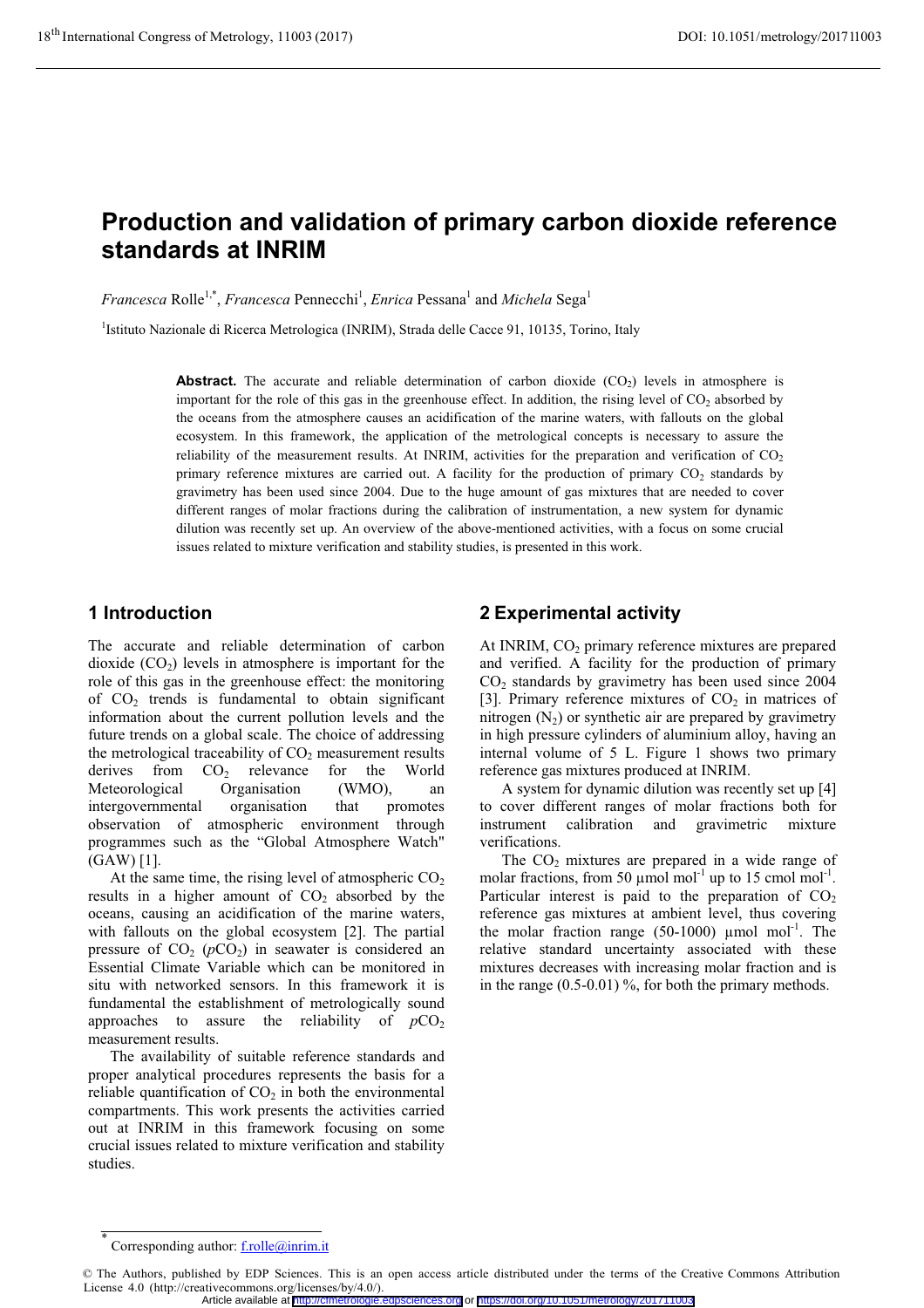

**Fig. 1.** Primary reference gas mixtures of  $CO<sub>2</sub>$  in synthetic air gravimetrically prepared at INRIM.

### **2.1 Primary methods for the preparation of reference gas mixtures**

#### *2.1.1 Gravimetry*

Gravimetry is a primary method which is used for the preparation of primary reference standards in high pressure cylinders by weighing and it gives direct traceability to mass standards and purity of the parent gases. The preparation procedure followed at INRIM is based on [5]. It consists of two parts: the conditioning and the preparation phase. During the second part of the procedure, the mass of the cylinder in which the mixture is being prepared (target cylinder) is compared with the mass of an empty reference cylinder carrying out a high precision weighing. Calibrated mass standards are arranged on the top of the lighter cylinder to maintain the difference between the target cylinder and the reference gas cylinder within 1 g, thus optimising the mass comparator performance [6]. The use of calibrated mass standards also assures the metrological traceability of the mass measurement. The reference cylinder and the target cylinder are alternatively weighed according to the double substitution scheme (A-B-B-A) to minimise the correction for the buoyancy effect.

Each mixture is individually prepared: its gravimetric molar fraction and the associated uncertainty are assigned according to [5]. After the preparation, each mixture is analytically verified by means of a specific analyser calibrated with independent reference gas mixtures. The verification aims at validating the gravimetric procedure, also excluding the presence of gross mistakes during the preparation. The subsequent analyses of the mixtures are also used to determine the stability of the mixtures over time.

For these reasons, a large number of independent gas mixtures covering a wide range of molar fractions is needed. In addition, particular care has to be paid to the composition of the reference mixtures used to calibrate the analysers, both in terms of molar fraction of the analytes and of the matrix constituents. The whole preparation process is quite complex and time consuming. For these reasons, the set-up of an alternative and complementary procedure for a rapid and accurate preparation of metrologically traceable reference gas mixtures was implemented at INRIM, namely the dynamic dilution (see par. 2.1.2).

### *2.1.2 Dynamic dilution*

Dynamic dilution is used to prepare in real time a gas mixture, by mixing two gases together in order to reach the desired molar fraction, starting from a more concentrated gas mixture and a matrix gas. With respect to gravimetry, dynamic dilution has the advantage that a gas mixture can be diluted in real time on a range of different molar fractions. The reference gases obtained by dynamic dilution can be used for instrumental calibration, hence are also useful to check and verify gas standards prepared by gravimetry.

At INRIM a dynamic dilution system composed of Mass Flow Controllers (MFCs) and a mixing chamber was developed. Different pairs of MFCs are used depending on the dilution needed to prepare mixtures at the desired molar fractions. MFCs are calibrated at INRIM obtaining polynomial regression curves which give a correction for the nominal flow displayed by the MFCs.

#### **2.2. Analytical verification and stability study**

Different analytical techniques can be used for the determination of the molar fractions of  $CO<sub>2</sub>$ . Non Dispersive Infrared (NDIR) photometry is an analytical technique widely used for  $CO<sub>2</sub>$  determination, being a robust and selective one, easily applicable to portable instruments. A NDIR photometer Advance Optima Uras 14 (ABB, Switzerland) is used at INRIM for the verification of the molar fraction of the prepared mixtures. A three-point calibration is carried out choosing reference gas mixtures in a molar fraction range that covers the nominal analytical value. The calibration mixtures must be independent from the mixtures to be verified. Recently a NDIR calibration procedure involving the use of reference mixtures generated by dynamic dilution has been put in place. For the calibration curve determination, an approach based on Weighted Total Least Squares (WTLS) regression has been adopted. The WTLS has the advantage of taking into account uncertainties both on the independent and dependent variables. In particular, the software used, namely CCC-software [7], allows to directly obtain the analysis curve and the uncertainties associated with the regression parameters.

At present, research is ongoing to study the different interferences and undesired effects which can occur during the analysis of  $CO<sub>2</sub>$  mixtures by NDIR, mainly due to the matrices of the mixtures. During the analytical verification of the mixtures it was highlighted that NDIR analysers can have different responses depending on the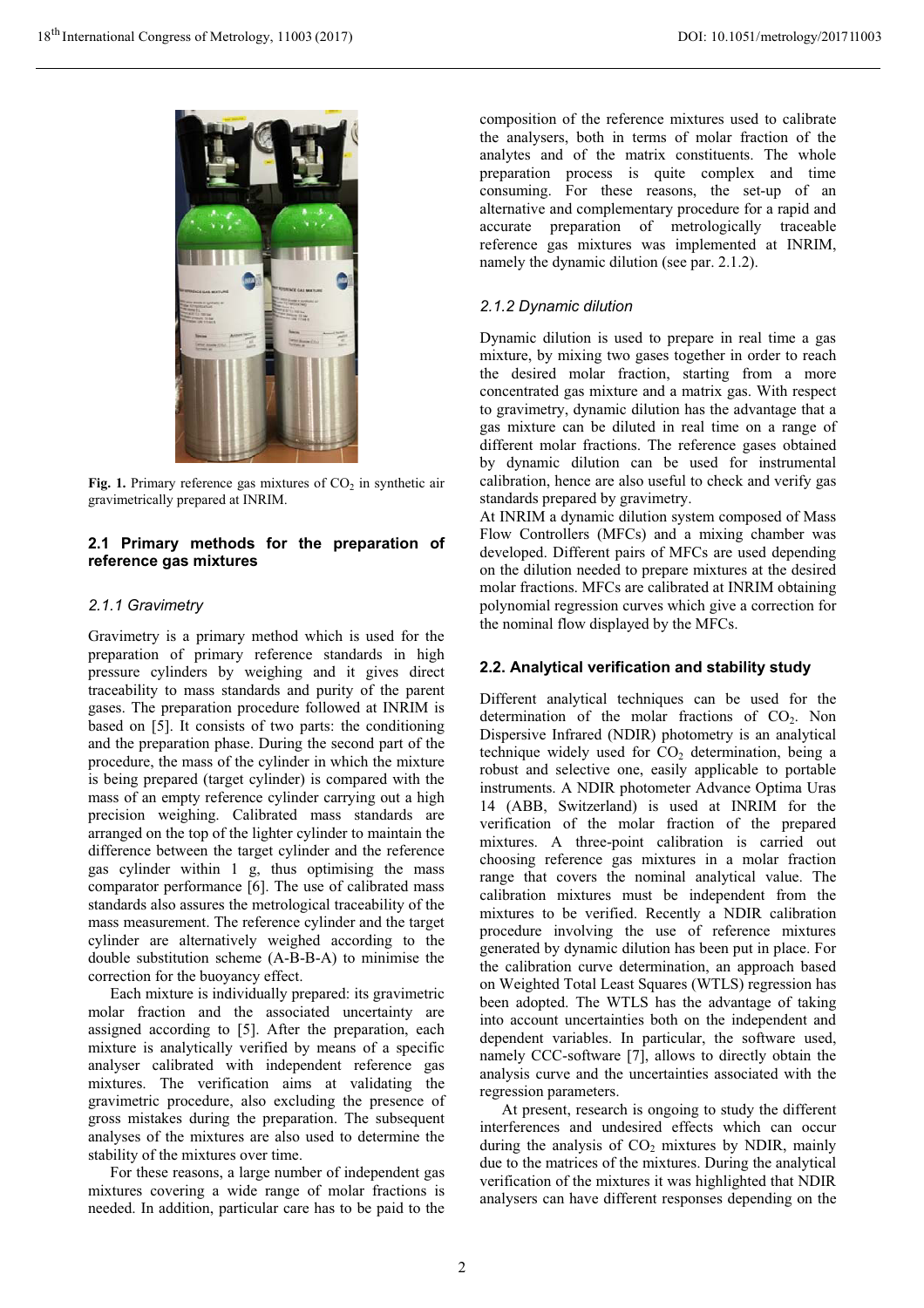matrix of the reference mixtures used for their calibration. Figure 2 shows the analytical reassignment of the molar fraction of a  $CO<sub>2</sub>$  mixture in synthetic air prepared at INRIM having nominal value of 480.0 μmol mol<sup>-1</sup>. It can be seen that the NDIR calibration with reference mixtures in synthetic air gives analytical values in agreement with the gravimetric value of the analysed mixture. On the other hand, a calibration with reference mixtures in a  $N_2$  matrix leads to an underestimation of the molar fraction value of the mixture.



**Fig. 2.** Verification by NDIR analysis of the molar fraction of  $CO<sub>2</sub>$  for a gravimetrically prepared mixture of  $CO<sub>2</sub>$  at 480.0  $μ$ mol mol<sup>-1</sup> in synthetic air.  $\bullet$ : gravimetric value;  $\bullet$ : analytical value determined by NDIR calibrated with mixtures of  $CO<sub>2</sub>$  in synthetic air;  $\blacktriangle$ : analytical value determined by NDIR calibrated with mixtures of  $CO<sub>2</sub>$  in N<sub>2</sub>.

The opposite behaviour can be seen in figure 3: the molar fraction of a  $CO_2$  mixture in  $N_2$  purchased from a commercial supplier and having nominal value of 500.6  $\mu$ mol mol<sup>-1</sup> was analytically reassigned. The values obtained after calibrating the NDIR with reference mixtures in  $N<sub>2</sub>$  are in agreement with the certified value of the analysed mixture. A calibration with reference mixtures in synthetic air matrix leads instead to an overestimation of the molar fraction value of the mixture.



**Fig. 3.** Verification by NDIR analysis of the molar fraction of  $CO<sub>2</sub>$  for a gravimetrically prepared mixture of  $CO<sub>2</sub>$  at 500.6 μmol mol<sup>-1</sup> in N<sub>2</sub>. •: gravimetric value; **Δ**: analytical value determined by NDIR calibrated with mixtures of CO<sub>2</sub> in N<sub>2</sub>;  $\blacksquare$ : analytical value determined by NDIR calibrated with mixtures of  $CO<sub>2</sub>$  in synthetic air.

The data shown in Figures 2 and 3 prove that the matrix composition of the mixtures influences the analytical response of the NDIR photometers, hence they have to be calibrated by using suitable reference standards having a matrix as closest as possible to the mixture to be analysed or verified.

NDIR photometry is used to carry out stability studies on mixtures gravimetrically prepared at INRIM and also on standard mixtures commercially available. Figure 4 shows an example of the stability study on a mixture of  $CO<sub>2</sub>$  at 360.0 µmol mol<sup>-1</sup> in synthetic air prepared at INRIM by gravimetry. It can be seen that the mixture shows long-term stability over a period of about 8 years.



**Fig. 4.** Stability study of a mixture of  $CO_2$  at 360.0 µmol mol<sup>-1</sup> in synthetic air gravimetrically prepared at INRIM.

#### •: gravimetric value;  $\blacksquare$ : analytical value determined by NDIR.

## **3 Conclusions**

At INRIM, the dynamic dilution approach to generate  $CO<sub>2</sub>$  reference gas mixtures at ambient level has recently been developed to support the well-established gravimetric preparation. NDIR is currently used to analytically verify and to carry out stability studies on gravimetric mixtures. The dynamic dilution can be applied to calibrate the NDIR photometers. A crucial point is the choice of suitable calibration mixtures both in terms of molar fraction and matrix composition. Research activities are also ongoing to improve different crucial points that might impact on the uncertainty evaluation, in particular on the verification and stability contributions: the identification of impurities represents a major issue. NDIR is selective to  $CO<sub>2</sub>$  and can be easily used to determine the presence of  $CO<sub>2</sub>$  impurities in matrix gases. Fourier Transform Infrared spectrometry can be applied for the identification of other impurities and degradation products both in the parent gases and in the prepared gas mixtures. Those compounds might affect the nominal concentration of the mixtures, their stability and also the response of the analysers.

### **Acknowledgements**

The authors would like to thank Dr. Pier Giorgio Spazzini for his fundamental contribution in the development of the dynamic dilution system.